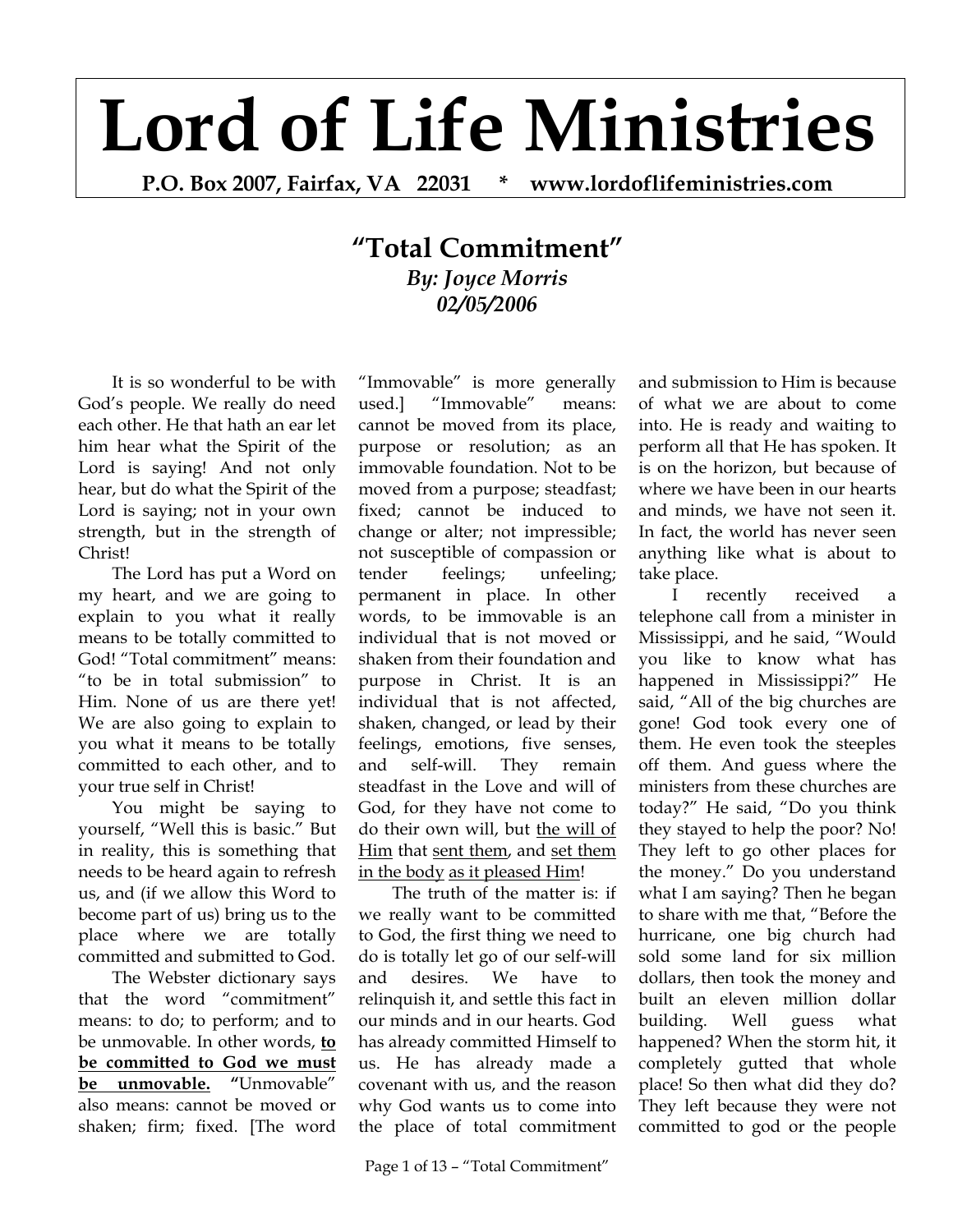there. When the going got tough, they left.

God is dealing with all these things that are not of Him. The ministers there were not committed to God or the people there. When the going got tough, they were moved (and moved) because they were not committed.

We are in a time of transition right now! The body here and all of God's Sons are in a time of transition. You have to let go of where you are, and be willing to change.

*Romans 12:1-2* says*, "I beseech you therefore, brethren, by the mercies of God, that ye present your bodies a living sacrifice, holy, acceptable unto God, which is your reasonable service. And be not conformed to this world: but be ye transformed by the renewing of your mind, that ye may prove what is that good, and acceptable, and perfect, will of God."* The transition that is getting ready to take place is to bring you into the Fullness of the Glory of the Lord. However, there will be those that miss it because they weren't willing to commit. They weren't willing to sacrifice. They weren't ready to relinquish their will and desires to the Father, and allow Him to truly be Lord of, and over every area of their life.

With what God is getting ready to do, He is also dealing with the churches. If they are not willing to change, even some of the churches will miss it. It's not going to be the order of the church and of man anymore. God is getting ready to bring His order on the scene. It's going to be the order of the Kingdom of God, and His alone, *"That at the*  *name of Jesus every knee should bow, of things in heaven, and things in earth, and things under the earth; And that every tongue should confess that Jesus Christ is Lord, to the glory of God the Father." Philippians 2:10-11.*

God really wants you to get hold of this today. To be committed means that you cannot let your emotions and feelings control and lead you. Being committed is to be immovable, not allowing anything to pull you away from the purpose and position to which you are called. To be committed is to be committed to His Word, and to what He has told you to do.

I want to share some things with you about what True Worship really is. True Worship is being obedient. True Worship is laying your life down. True Worship is more than just singing a couple of songs; it is being obedient to the Lord, even when you don't feel like it. *1Thessalonians 5:16-18* says, *"Rejoice evermore. Pray without ceasing. In every thing give thanks: for this is the will of God in Christ Jesus concerning you."* 

What God is looking for, is a people who are willing to be totally committed to Him no matter what the cost. *"But the hour cometh, and now is, when the true worshippers shall worship the Father in Spirit and in Truth: for the Father seeketh such to worship Him. God is a Spirit: and they that worship Him must worship Him in Spirit and in Truth." John 4:23-24.*

Page 2 of 13 – "Total Commitment" Look at Abraham. The thing about Abraham is that he feared God more than he feared losing his own son. You need to meditate on that one! Abraham

feared God more than he did losing his own son. I honestly don't know what I would do; or what you would do if God said, "Take your son, place him on an altar, and with a knife, kill him." However, when God gave those same instructions to Abraham, Abraham had the understanding that this was True Worship! You see, before he took Isaac to the place that God had showed him, he told the two young men he had taken with them on the journey there in *Genesis 22:5*, *"…Abide ye here with the ass; and I AND THE LAD WILL GO YONDER and WORSHIP, AND COME AGAIN to you."* He was telling them to wait here, because after **WE** (he and his son) are finished worshipping God, "**WE** will be back."

You have to let go of your children. You have to let go of your family. *Matthew 10:37-39* says, *"He that loveth father or mother more than me is not worthy of Me: and he that loveth son or daughter more than me is not worthy of Me. And he that taketh not his cross, and followeth after Me, is not worthy of Me. He that findeth his life shall lose it: and he that loseth his life for My sake shall find it."* You need to understand that you cannot have a fear of losing them, because if you try to hold on to them, you will lose them. If you're trying to hold on to them out of fear, then you're not trusting God and putting Him first in your life. However, if you lose them (give them to God and trust Him to take care of them), you gain them. They may be afar off in God, but God is going to bring the daughters and sons in through your obedience to Christ.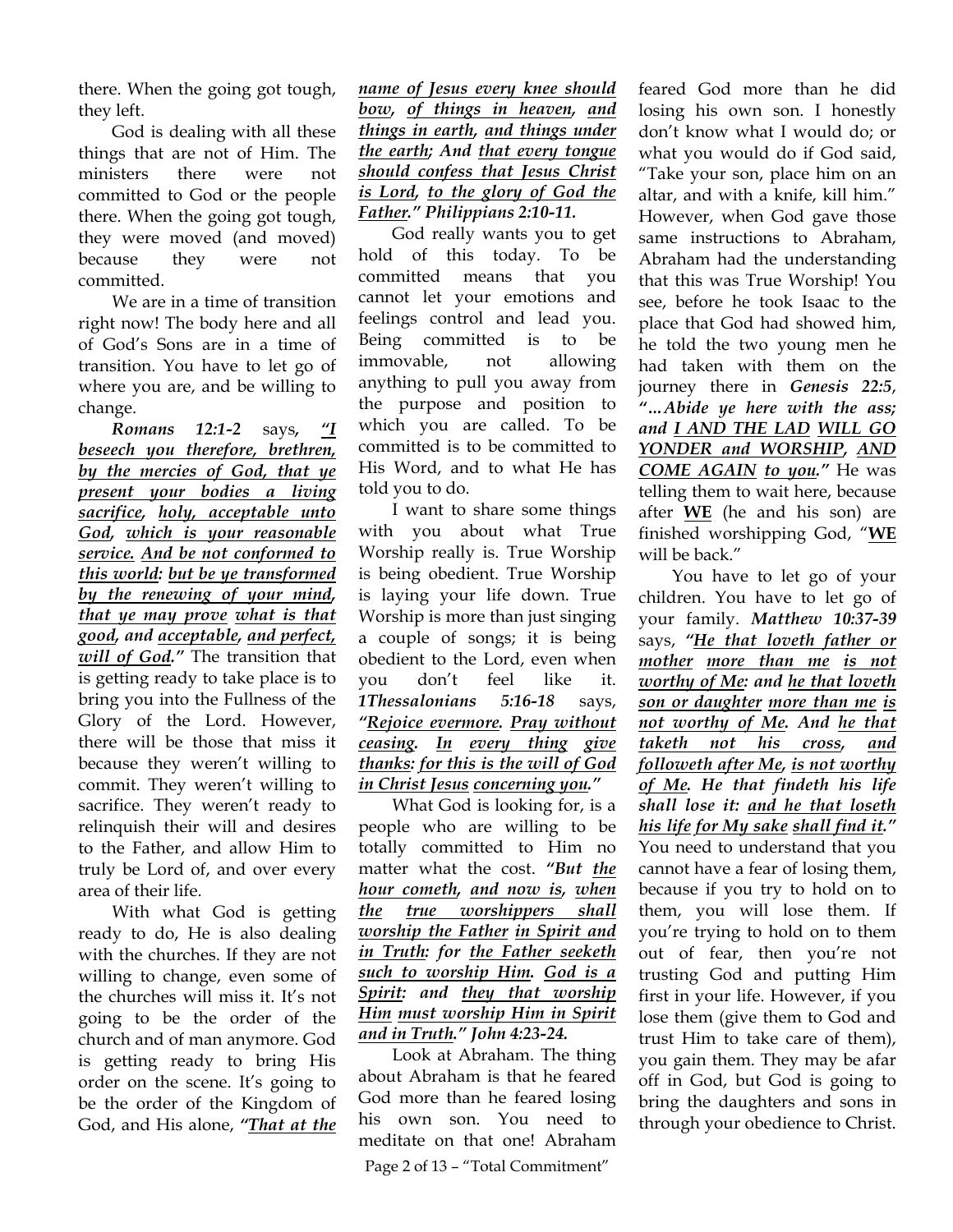The question is: are you really committed? Look at Paul. Look at how committed he was! He was constantly beaten up, but he kept on going. He was beaten with many stripes; he was beaten with rods; he was ship wrecked several times; there were times when he was thrown into prison; there were times when he had no food; there were times when he had nothing at all, **but in everything, he remained committed!** 

After asking God three times to remove the thorn in his flesh, the messenger of Satan to buffet him, Paul submitted to God and wrote in *2Corinthians 12:9-10, "…He said unto me, My grace is sufficient for thee: for My strength is made perfect in weakness. Most gladly therefore will I rather glory in my infirmities, that the power of Christ may rest upon me. Therefore I take pleasure in infirmities, in reproaches, in necessities, in persecutions, in distresses for Christ's sake: for when I am weak (in my own human strength), then am I strong (in the Power of God)."* Paul was strong in God because he was committed. He knew that God was in him, and that He would give him the strength through Christ to fight the good fight, finish his course, keep the faith and endure to the end. Paul knew that all he needed to do was to remain committed and obey the Spirit of God within him.

*Luke 9:23* is a familiar scripture, but the Amplified Bible really brings it out clearly. *"And He said to all, If any person wills to come after Me, let him deny himself [disown himself, forget, lose sight of himself and his own*  interests, ... " It says that you have to lose sight of your own

interests! *"…refuse and give up himself] and take up his cross daily and follow Me [cleave steadfastly to Me, conform wholly to My example in living and, if need be, in dying also]…"* In living and, if need be, in dying also! Oh Lord, have Mercy! Please hear what the Spirit is saying. I am not the one saying this, Jesus said it. In order for you to be His Disciple and qualify to be a True Son of God, **you must do** what He is saying here in *Luke 9:23-26! "For many are called, but few are chosen." Matthew 22:14*.

I know that some of this may be old hat and you may have heard it before, but please do not take this lightly. Jesus said, *"If any person wills to come after Me* (if any man will be a Son of God; as Jesus is the First born amongst many brethren (Sons), then they must) *deny himself* (lose sight of their own interests, and) *conform wholly to My* (Jesus') *example in living and, if need be, in dying also* (even unto death).*"*

If you're going to be committed to God, then you first have to develop such a deeply rooted relationship and Love affair with Him, that you Love Him more than yourself, anyone, or anything else in the world. As you develop your relationship and Love affair with Him you will find that everything outside of Him is empty and has no Life in it. The more deeply rooted your Love for Him is, the more immovable you will be. No one and nothing can move you, because you know that your Life is His; you are one with Him; and He is the Lord of your Life.

God tells us to do many things that our flesh doesn't want to do, but I know that if we don't do what He says, we grieve Him, and miss out on what He wants to accomplish in and through us. You see, God needs a body. Jesus understood this and was in total submission to His Father. Jesus said in *John 8:29*, *"…He that sent Me is with Me: the Father hath not left Me alone; for I do always those things that please Him"*, and in *John 6:38*, *"…I came down from heaven, not to do mine own will, but the will of Him that sent Me."* It is for this same purpose that you and I have been sent into this world. In total commitment to the Father, Jesus humbled Himself, and so must we.

Jesus understood this! He knew that He was "Emmanuel" which means: "God with us". *John 1:14* says, *"…the Word was made flesh, and dwelt among us…"*, now He's making our flesh to become the Word. **Jesus was God in the flesh, and understood that the Father wanted to manifest Himself through His body. He knew that every member of His body had to submit themselves to God, so He relinquished His will to do the will of the Father**. Philippians 2:7-8 says that He, "…made Himself of no reputation, and took upon Him the form of a servant,He humbled Himself, and became obedient unto death, even the death of the cross."

In *John 4:34* Jesus said, *"My meat is to do the will of Him that sent Me, and to finish His work."* He understood that the reason He was here was solely to do the will of His Father. He settled it in His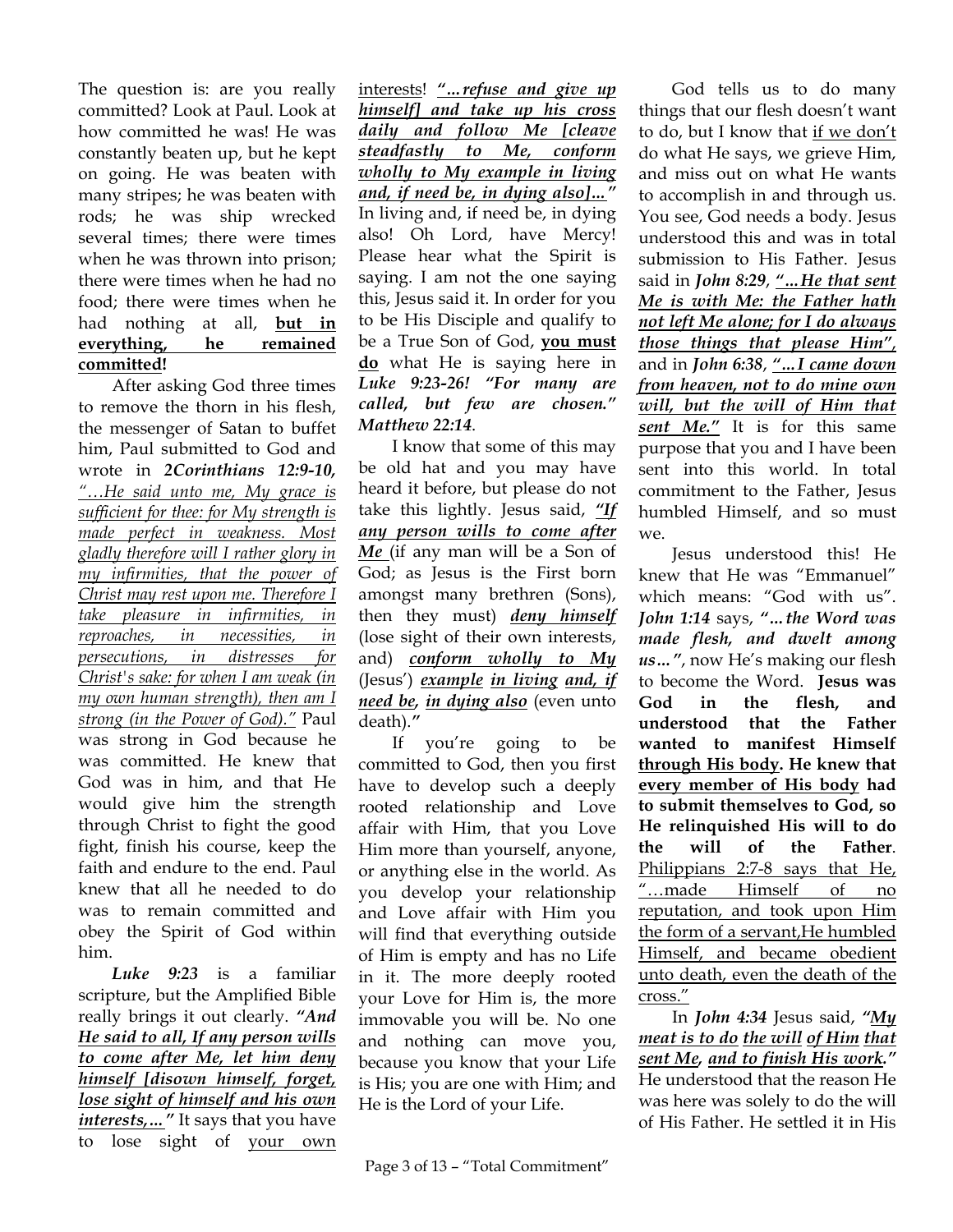mind and committed Himself to the purpose for which He was sent. He understood that God needed a vehicle in which He could physically manifest and communicate Himself (His Glory/Nature, Love, Power, Authority, Anointing, Grace, Mercy, etc.) through examples to mankind.

Jesus finished what He was sent to do, and in doing so showed us what the Father requires of each one of us. God still needs a body He can function and speak through to creation. He needs a body that He can express His Glory, His Power, and His Anointing through. *"For as the body is one, and hath many members, and all the members of that one body, being many, are one body: so also is Christ…But now hath God set the members every one of them in the body, as it hath pleased Him."* (1 Corinthians 12:12 and 18).

Let me tell you, we are getting ready to come into a greater authority and anointing. We are getting ready to come into all of His Glory, which is nothing but the Love of God. The world is going to see the Love of God like it has never seen it before. It's going to be through a people that are totally sold out to God, to His purpose, and that know that they are called to the Glory of the Lord. They are a people who know that they are here not for their own will, but for the will of the Father who has sent them. They fear God more than they fear man, and have no fear of losing their life for Christ sake or the gospel's. They are a people that have no fear of death at all.

If you have fear of death, or something else in your life, how can God use you? There are times when God may say, "Go here and do this," or "Go there and say that", but if we have fear, it can cause us to stop and question God's instructions, rather than just go forward and obey Him. Fear causes us to worry and reason things out, to enter into doubt and unbelief, and if we yield to the thoughts of fear still in us, we disobey God and sin.

Fears are thoughts and images in the mind that lie to us and cause us to question the Word of God. They are thoughts that exalt themselves above those things God has spoken to us. Like giants in the land (as long as we focus on them rather than what God has said), they hold us captive and rob us of the Life that God has set before us. Fear is what causes an individual to save self.

This is the reason why Paul wrote in 2 Corinthians 10:3-5 that, *"For though we walk in the flesh, we do not war after the flesh: (For the weapons of our warfare are not carnal, but mighty through God to the pulling down of strong holds;) CASTING DOWN IMAGINATIONS, AND EVERY HIGH THING THAT EXALTETH ITSELF AGAINST THE KNOWLEDGE OF GOD, and BRINGING INTO CAPTIVITY EVERY THOUGHT TO THE OBEDIENCE OF CHRIST."* Just as Jesus did when He was tempted by Satan in the wilderness. We are to take every thought that is not of God (fear, lust, etc.) captive, and with the Word and the Spirit cast them down from our minds and obey the will of the Father. In order to be committed and submitted to God we must bring every thought to the obedience of Christ. We have to walk in the same mind as Christ, and in true humility (as actions speak louder than words) our lives must say, "Father not as I will, but as you will."

All of us have had fears, and from time to time God still brings situations our way to show us a fear that is still there. He does this because He Loves us and wants to set us free of everything that gets in the way of our relationship with Him; and from doing all that He has sent us to do. God will work on those fears. *"For God hath not given us the spirit of fear; but of power, and of love, and of a sound mind."* (2Timothy 1:7).

Can you understand that Jesus tasted death for you and every human being; and because of this you will live forever? Can you understand that if you obeyed God, were persecuted, and someone came up and killed you - your life would not be over? The truth is: that in order for you to be totally committed to God, you have to come to the place where you walk in the understanding that death and the grave have no victory over you! When you walk in this truth and understanding, you will have no fear of death!

 If you look at those in the Book of Acts, they didn't have any fear of death - they overcame it! It says in the scriptures that Jesus must sit at the right hand of the Father until every enemy is put under His feet (the feet of His body/you and I), the last enemy being death. However, when Stephen was being stoned to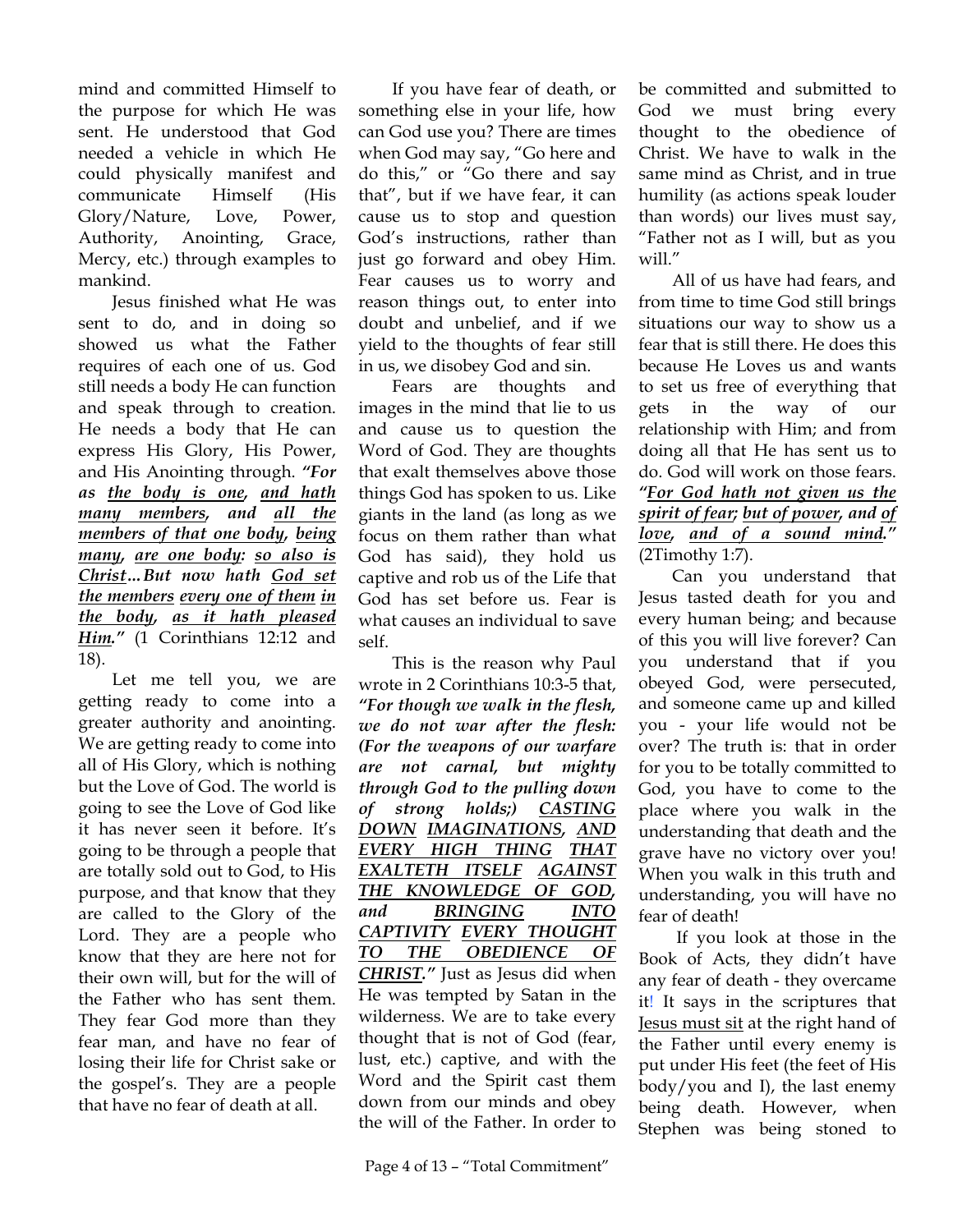death, he saw Jesus standing at the right hand of God. Jesus stood up because Stephen had come into the same place that He was, and death had been put under his feet. Stephen was so committed to the Father that even in his death he expressed the Perfect Love of God, forgiving those who were stoning him. Stephen had overcome death and was walking in the Realm of the Father, for *"He is not the God of the dead, but the God of the living."* All he was doing was leaving his mortal body behind.

Those written about in the Book of Acts (Stephen, Peter, John, and others) walked in the understanding that, "My life is hid in Christ and exists throughout eternity. What I do here in Christ, will enable me to continue on the otherside. Revelations 20:4-6 says, *"And I saw thrones, and they sat upon them, and judgment was given unto them: and I SAW THE SOULS OF THEM THAT WERE BEHEADED FOR THE WITNESS OF JESUS, AND FOR THE WORD OF GOD,…and THEY LIVED AND REIGHNED WITH CHRIST a thousand years…on such the second death hath no power, but THEY SHALL BE PRIESTS OF GOD AND OF CHRIST, AND SHALL REIGHN WITH HIM a thousand years."*  Revelations 12:11 says that, *"…THEY OVERCAME him BY THE BLOOD OF THE LAMB, AND BY THE WORD OF THEIR TESTIMONY; and THEY LOVED NOT THEIR LIVES UNTO DEATH."* Oh Lord, have Mercy!

Where is the victory in the grave? Where is the victory in death? There is none! When you have this understanding, I mean just look at what happened in the

Book of Acts when the disciples walked in this. It said in Acts chapter 4, that in one day alone, the number of men that believed (not counting women and children) was about five thousand. It says that after healing a man who had been lame since birth, teaching the people, and preaching through Jesus the resurrection from the dead, the rulers, elders, scribes, the high priest, and others with them put Peter and John in prison over night. They saw the man healed and standing, and even amongst themselves admitted that it was *"*indeed a notable miracle that had been done by them.*"* They talked and tried to find a way to punish them, but knowing that the people were on the disciples' side and were now glorifying God for what had been done, they were afraid of how the people would react. To try and stop what had begun from going any further, instead of punishing them, they threatened them over and over again. They commanded Peter and John to never to speak or teach in the name of Jesus again. But did that stop them? No!

You and I don't know what real persecution is, but other countries in the world do. My concern is that if anything were to happen, how are you going to behave when persecution comes to this country? Are you going to be willing and able to stand, and having done all, stand and not be moved?

After being threatened and let out of prison, Peter and John went back to the believers who had assembled and told them about all the threats the high priest and elders had made. They

also told the people their reply to the priests and elders. *"Whether it is right in the sight of God to listen to you and obey you rather than God, you must decide (judge). But we [ourselves] cannot help telling what we have seen and heard."* In other words, "Which is right in the eyes of God? Are we to obey you, or do what God has shown us and told us to do? As for us, we're going to obey God!" After hearing what Peter and John said, it says that all the people in one accord prayed to God and asked that with all boldness they may speak His Word that He would stretch forth His hand to heal, and that signs and wonders may be done by the name of Jesus. As soon as they had finished praying, it said that the place where they were assembled was shaken, and they were all filled with the Holy Ghost and spoke the Word of God with boldness.

In spite of the threats made by the high priest and elders to stop them, Peter and John were committed to God. In Acts chapter 5 it says, *"…by the hands of the apostles were many signs and wonders wrought among the people".* It says that many people both men and women were added to the Lord; and that people *"brought forth the sick into the streets, and laid them on beds and couches, that at the least the shadow of Peter passing by might overshadow some of them. There came also a multitude out of the cities round about unto Jerusalem, bringing sick folks, and them that were vexed with unclean spirits, and they were healed every one."*

Out of anger, the high priest and those that were with him, took Peter and John and threw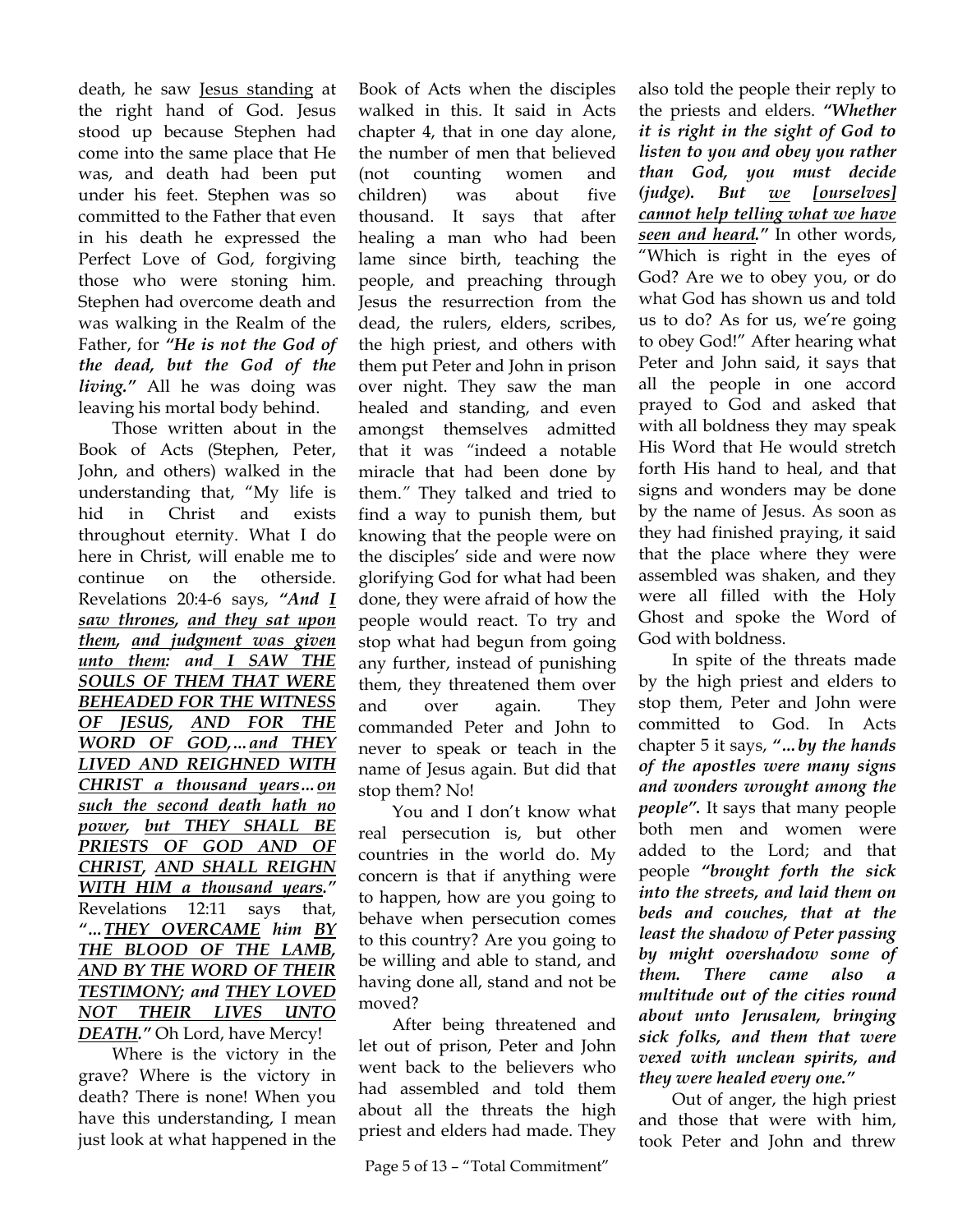them in prison again. But they didn't stay there. In the night, God sent an angel to open the doors and set them free. Then the angel told them, *"Go, stand and speak in the temple to the people all the Words of this Life."*

Now what gets me is that while Peter and John are out with an angel of God, the jail keeper, the high priest and all that were with him, didn't know that they were even missing. They all thought that the two of them were locked up.

Now can you imagine the thoughts that would go through most people's minds if God were to tell them, what the angel told Peter and John? "Look boys! I want you to back to the temple. The same place that you got caught and sent prison." Most people would say, "Now, Lord! Are you sure you want me to do that? Do you really mean it? God, last time when I did that they put me in prison then. They're going to kill me if I go back there again." These are the battles that would go on in most people's minds! However, do you think Peter and John did that? No! They were committed and obeyed without hesitation.

It says that, *"they entered into the temple early in the morning, and taught."* And while they were teaching and preaching what God had told them to; the high priest and all the others were busy trying to figure out what to do with them. Then when they sent word to the prison to have them brought before the council - they couldn't find them. All were at their post; the cell door was locked; but no one was in it. They couldn't explain what happened; but now

they had a situation on their hands. They were really upset and didn't know what to do. Their own lives might be in threatened or in danger if the people were to find out that while Peter and John were in their care, they just disappeared. They had to be very careful because they didn't know how the people would react, or what they might do. They were concerned about themselves, because "self" always wants to save "self"!

However, Peter and John didn't try to preserve their lives. They didn't try to save "self". No matter what took place, they knew that "even unto death" their lives belonged to God.

You see, if you're committed to God then you don't have to worry about what the future holds. You don't have to worry about what's going to happen. You don't have to worry about the end result, because you have given your life to God!

The Webster Dictionary says? "To be committed, is to be committed to the fire." How many of us would willingly go through what we go through in the fire, if we knew a head of time what we were going to go through? The fact is we don't know, and that's why a lot of people run from it. In spite of this fact, we still have to go through the fire in order to get to the next level. When you go through the fire, you have to let go. This is the process that we all have to go through. Change! Change! Transition! Change! Letting Go! Letting Go! Letting Go! This is what happens.

When the chief priest and others finally found Peter and John in the temple, it says that they brought them to the council without violence, because they themselves were afraid of being stoned by the people. When they got them back to the council, the high priest said, *"Did not we straitly command you that ye should not teach in this Name? and, behold, ye have filled Jerusalem with your doctrine, and intend to bring this Man's blood upon us. Then Peter and the other apostles answered and said, WE OUGHT TO OBEY GOD RATHER THAN MEN."* (Acts 5:28-29). They feared God more than they feared man.

Jesus said in Matthew 10:28, *"…fear not them which kill the body, but are not able to kill the soul: but rather fear Him which is able to destroy both soul and body in hell."* 

I sincerely believe that what we all need to be totally committed to God, is more fear of the Lord. Psalm 111:10 says*, "The fear of the LORD is the beginning of wisdom: a good understanding have all they that do His commandments: His praise endureth for ever."* And Job 28:28 says *"…Behold, the fear of the Lord, that is wisdom; and to depart from evil is understanding."* We have to come to the place where we truly respect and fear God more than we do people. We have to respect God above ourselves, our families, our jobs, above everyone, and everything. Individuals can be more committed to their job than to God. You can be on time; never miss a day; and put in all those hours. There are so many kinds of things that you can commit and put your energy into; but my God, I wish that people would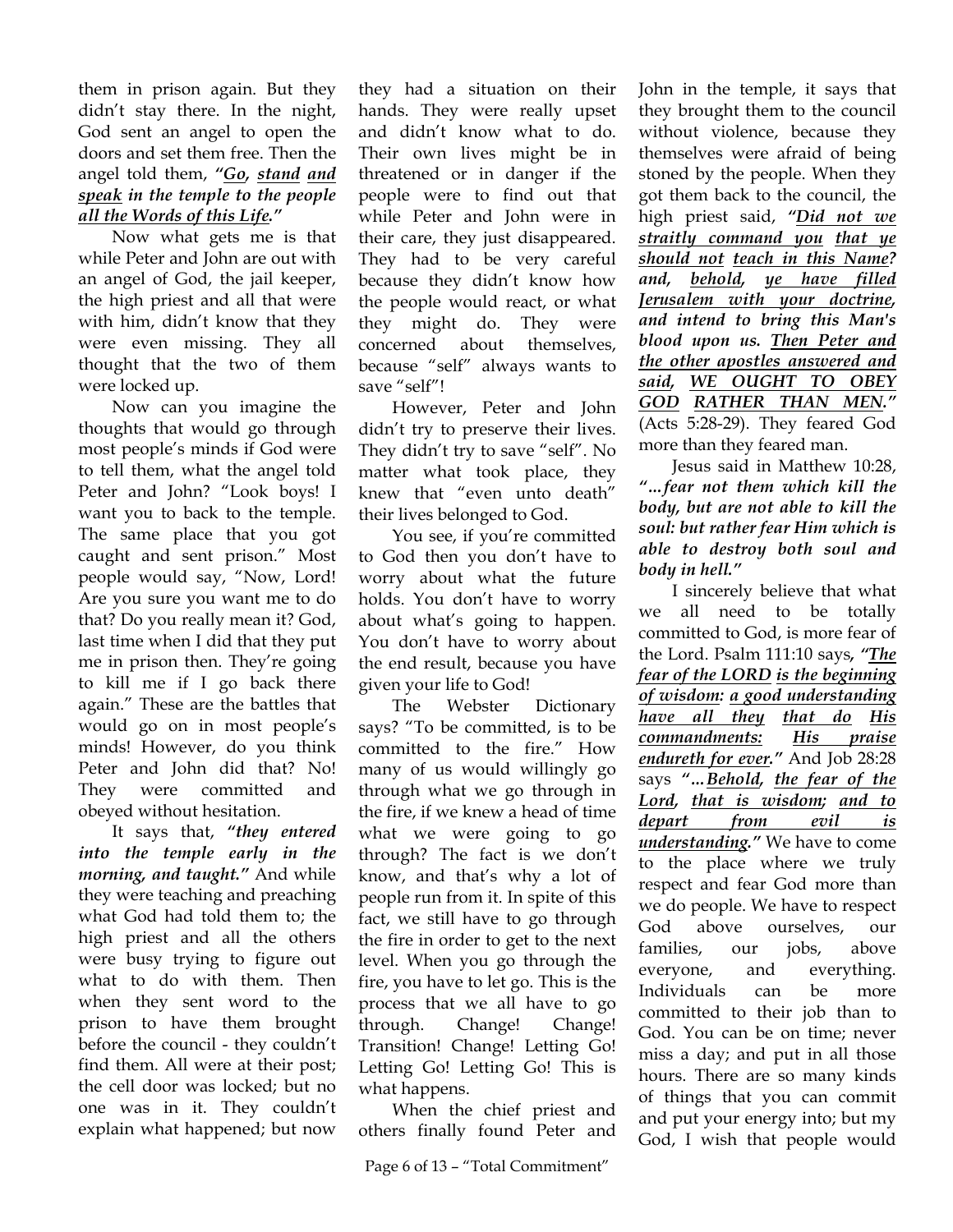put that kind of energy into the Kingdom.

Thirty years ago when we first started in ministry, we also had a business. We hired Christians, but regrettably could not get them to work. They were late all the time. We could not get them to do anything. I was seeking God about why this was. I said, "God, I don't know what to do. I do not understand what the problem is here. What is wrong?" Then I remember Brother Miller, bless his heart, as he is passed away now; he had come to minister here and I shared my situation with him. He said, "Joyce, don't hire Christians!" And I said, "What?" He said, "Don't hire Christians!" I said, "Are you serious?" He said, "Yes! Because they're lazy and just want everything given to them." Unfortunately, that was the truth then. Not all Christians were like that, but far too many were, and still are today. So we hired the alcoholics, the drug addicts, and several individuals that had come out of prison system. I tell you some of the best workers were the alcoholics. I mean they worked and they worked. They did what you asked them to do. Isn't God something else?

Since that time, I do believe that things have improved. The Lord has put an excitement and zeal in some of His people's hearts and they really want to be used of Him. They have come to understand that what you do and allow Him to do through you each day is very important!

Some other meanings for the word "committed" are: "commit to do, to perform; to place in trust; to commit to the flames of fire. A person committed, is to follow orders." That means that if the Father tells you to do something, you have to do it.

Now one thing that I have learned about people, and this is true, is that individuals who have been under the control of (or controlled by) their parents or other people in their lives, don't generally have a problem submitting to God. I was like that. I was very strictly controlled by my parents growing up, and then went into a very controlling marriage. So I didn't have a problem submitting to God, because I just went to another control. I can really see how God's plan was in it. I mean, I had to have deliverance and be set free from it as time went on; but I can really see how God used the control of others to help me be submissive to Him. Only with God I was being submissive to Love, rather than to the abusive controls I had experienced through people in my life. Do you understand what I am saying?

However, I have also seen the opposite of this take place. I have seen some people that have been controlled by either their parents or a spouse, and when they finally get out their parent's home or their marriage, they have the thought in their mind that, "I will never let anyone control me again!" This kind of individual has hardened their heart toward God; making it difficult for Him to do what He desires to do in their life. The rebellion is not really toward God Himself, but towards what the negative influences that controlled them. They're using what happened to them in the

wrong way. They're trying to save "self" by not giving up control of their life. If only they could understand that by submitting to God they would come under the greater order and control of God who is Love; and that Love will produce Life and liberty in them. Romans 6:22 says, *"But now being made free from sin, and become servants to God, ye have your fruit unto holiness, and the end everlasting life."*

The Webster's Dictionary also says, "having confidence to commit and trust in assignment", meaning that when you start committing yourself to God He will give you assignments to do. Why? Because He can trust you! You see, God is looking for people that can be trustworthy, faithful, and unmovable.

Hebrews 13:17 says, *"Obey them that have the rule over you, and submit yourselves: for they watch for your souls, as they that must give account, that they may do it with joy, and not with grief: for that is unprofitable for you."* What is this saying here? I'm going to give you an example in shortly, but first I need to make this clear. **God brings individuals and places them in the body as He chooses; not as the individual choose.** That's where people go wrong! Far too many individuals choose this place or that place, without ever asking the Father where He has called them to be committed. That's the key!

1Corinthians 12:18 says, "*But now hath God set the members every one of them in the body, as it hath pleased Him."* **The Father places every member in the body as He chooses**. Why? Because both it pleases Him, and because He has a purpose and a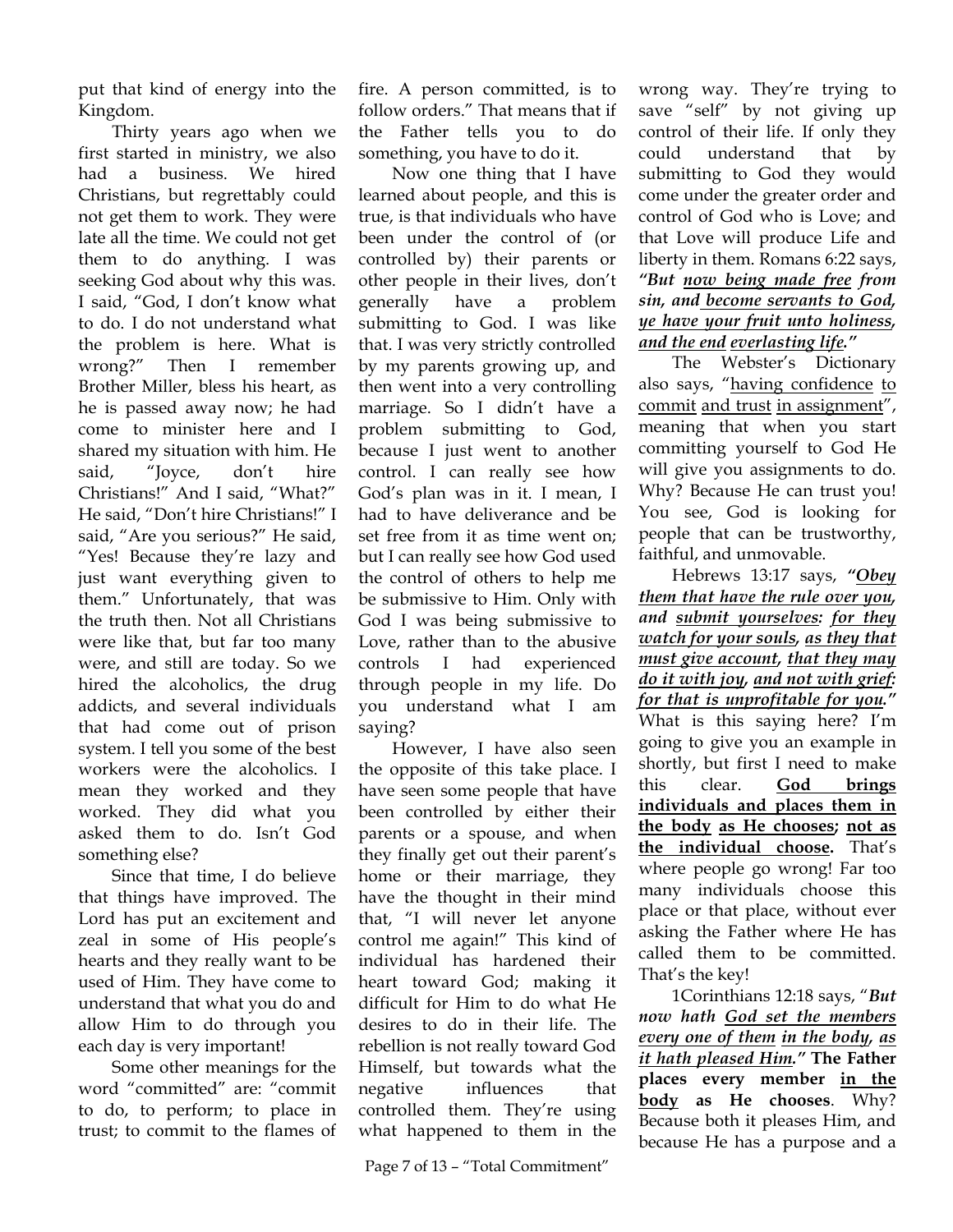plan to fulfill in and through you there. When you come to the place where God has called and placed you in, you feel like you are home. God also requires that each of us be committed to the ministry that He has placed you in. The Father is the one who sets each of us in the body.

I realize that we have been made kings and priests unto God, after the order of the Melchisedec, and we are all equal in Christ; but God also has a balance, an order, a purpose, and a plan, wherein He has set some members of the body in positions of authority to watch over you. Ephesians 4:11-13 says, *"And He gave some, apostles; and some, prophets; and some, evangelists; and some, pastors and teachers; For the perfecting of the saints, for the work of the ministry, for the edifying of the body of Christ: Till we all come in the unity of the faith, and of the knowledge of the Son of God, unto a perfect man, unto the measure of the stature of the fullness of Christ."*

In God's order, He is in charge. He is also in charge of the individual(s) that He has set to watch over your soul. A good example of this is found in Esther. In the Book of Esther, Vashti the queen would not submit to the king. As a result of this, the king made the decision to replace her. He was looking for a young virgin (soul) that would please him, and to be His queen. He appointed officers to gather all the fair young virgins and bring them into the house of the women (harem) within the King's palace. There they were to be placed under the custody (authority) of Hegai, the King's chamberlain (Eunuch), who was

keeper of the women. **Hegai was to bring them the things they needed for purification. He was set as a watchman over their souls, and he was to bring to them for six months the oil of myrrh; and for six months sweet spices, perfumes, and the things for the purifying of the women. The things that he brought to them really represent the sweetness of the Truth of Christ; and the Anointing of the Christ to purge the soul. This was being done because the King was looking for someone that He could trust and give His authority to.** 

Esther was one of the virgins brought and placed under the custody of Hegai to watch over her during her time of purification. **Esther immediately found favor in Hegai's site.**

Before this, and during, **God had also set Mordecai as a watchman over Esther's soul**. **Mordecai was an attendant in the king's court,** and had brought up Esther his uncle's daughter, taking her as his own daughter after her parents died. Before she was taken into the house of the women within the King's palace, Mordecai commanded her not to let anyone know that she was a Jew.

**Esther came into submission for twelve months, and "twelve" means "Divine Government, Governmental Perfection". Therefore, she was willing to be governed.** Mordecai represents the Spirit, and Esther represents the soul. If you do a study from beginning to end, you can see the Christ and the soul becoming one. **She was willing to yield to Mordecai and Hegai who were put in place to watch over her soul.** It says in *Esther 2:11* that,

*"Mordecai walked every day before the court of the women's house, to know how Esther did, and what should become of her."* Everyday Mordecai checked to see how Esther was doing. Mordecai was committed to God and to Esther as well. When Esther was still a child, God had given him the responsibility of watching over her soul; and in the Love of God, Mordecai faithfully did so each day.

I can really understand what Paul felt within his heart. He had such a deep cry within himself to see the brethren come into the unity of the Faith and knowledge of the Son of God; to see them come to maturity, and manifest as that perfect man made in the fullness of Christ. To see the body fully developed was always heavy on Paul, and it is this same way with me. This is the reason why we give everything that we have. We don't hold anything back here.

A lot of ministers will hold back knowledge, understanding, and truths from the people, because they don't want you to know what they know. That way they can lord over the people that they are greater in the kingdom, because they know more. However, I have learned that everything God has given us is to be given out. Freely we have received, and freely we are to give. It is not to hold onto or keep for ourselves; it is to give to others. We've learned to see the potential in every individual, and never to see our self as greater than anyone else. We are all coming into this together. I cannot come into it without you, and you cannot come in without me. I have the understanding of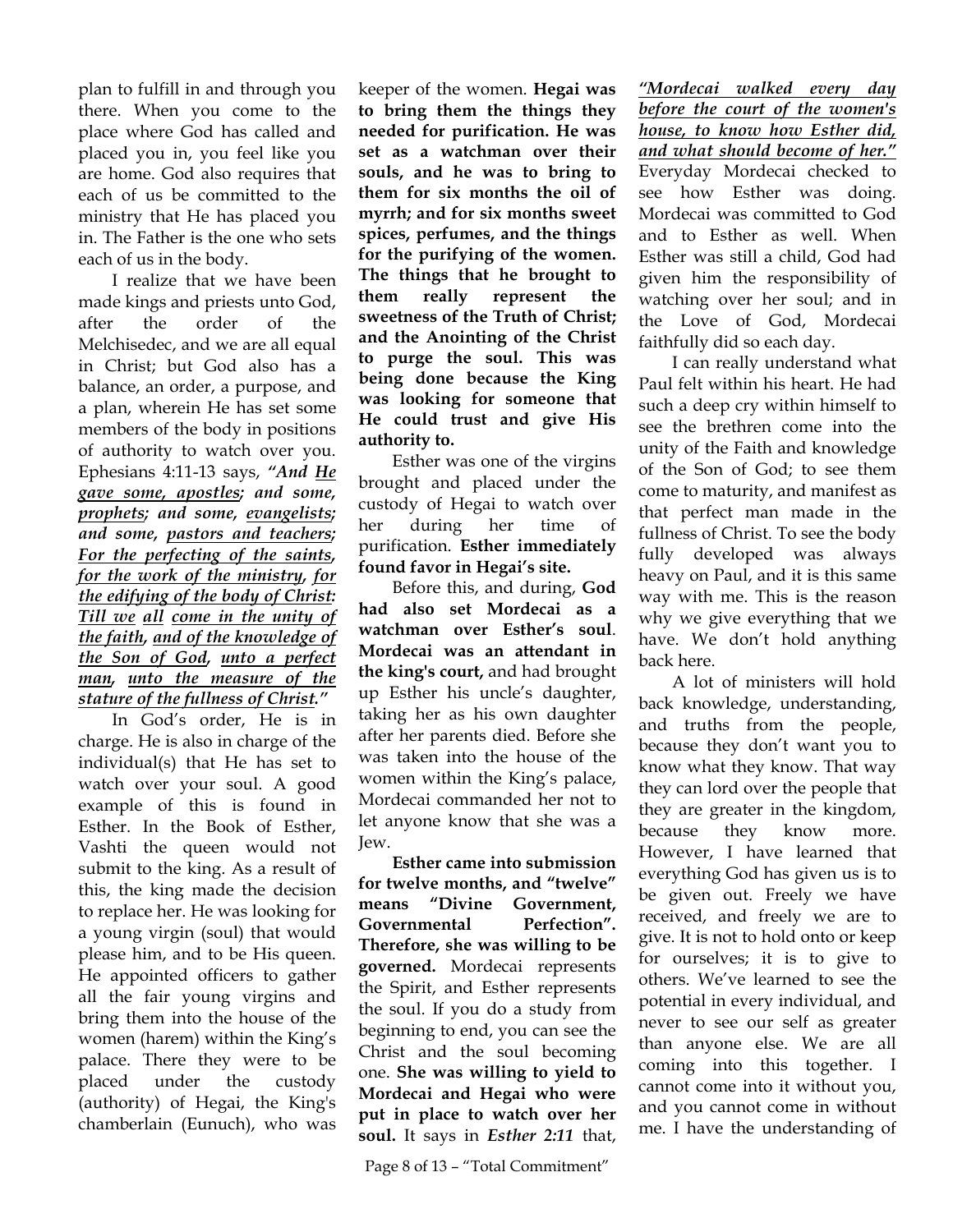needing the body, and you must have the understanding of needing each other, and me as well.

The truth of the matter is: to be committed to God, you must be willing to be corrected. A son that cannot be corrected, and that refuses to listen to instruction from an individual that God has set to watch over their soul, is not a true son of God. Hebrews 12:6-8 (Amplified Bible) says*, "For the Lord corrects and disciplines everyone whom He loves, and He punishes, even scourges, every son whom He accepts and welcomes to His heart and cherishes. You must submit to and endure [correction] for discipline; God is dealing with you as with sons. For what son is there whom his father does not [thus] train and correct and discipline? Now if you are exempt from correction and left without discipline in which all [of God's children] share, then you are illegitimate offspring and not true sons [at all]."* 

God has set individuals over you to watch over your soul. Why? Because He loves you! He gives them things for your benefit; but some of God's sons have gotten too big for their britches and feel that they don't need to hear what anybody has to say. This has become a major problem with a lot of God's sons.

A lot of God's sons don't think that they need each other. They have become a bunch of lone rangers doing their own thing.

*Eph 5:12* says, *"Submitting yourselves one to another in the fear of God."* But many of God's sons believe that they no longer have to submit to anyone. Some believe that they no longer need

the body; that all they need is God. These individuals have been deceived. They lack the truth and understanding of God's order (His purpose and way of doing things) and His Word. Those who continue to walk after this manner and belief system will miss out on what God is getting ready to do. *"God set the members every one of them in the body, as it hath pleased Him…And the eye cannot say unto the hand, I have no need of thee: nor again the head to the feet, I have no need of you…"*.

Somewhere there is someone that God has set in the body of Christ to watch over your soul, and you need to be committed and submitted to them. If you're not sure who that person is, or where He has set you in the body, then you need to ask the Father to show you. Even with marriages, the reason why so many marriages are failing today, is because there is no submission one to another. Where there's no commitment in a marriage, it cannot succeed. To succeed it must come under the order of God.

I can remember when God started teaching us about "reconciliation". The Lord said, "There are two reconciliations Joyce, so watch out!" He said, "One Reconciliation is in Holiness. The other is reconciliation in unrighteousness." I said, "God, what do you mean?" He said, "In hearing this, some think that they can go out and do what ever they want to do." But that's not scriptural, because God said to, *"…present your bodies a living sacrifice, holy, acceptable unto God, which is your reasonable service."*

Presenting your body as a living sacrifice unto God, means to yield every member of your body, which is to be committed to righteousness, and not to unrighteousness.

A lot of people today, even Christians still think that they can do just about anything and get away with it. However, Jeremiah 2:19 says, *"Thine own wickedness shall correct thee, and thy backslidings shall reprove thee: know therefore and see that it is an evil thing and bitter, that thou hast forsaken the LORD thy God, and that My fear* (the fear of the Lord) *is not in thee, saith the Lord GOD of hosts."* I have learned both the fear of the Lord; and that nobody gets away with anything. Proverbs 14:12 says, *"There is a way which seemeth right unto a man, but the end thereof are the ways of death."* 

Without a commitment to God and the fear of God in our life, we walk in ignorance and sin creating one hell after another for ourselves. It is from out of these hells that we eventually cry out to God in repentance for help. The Father loves us enough to turn us over to what we want more than Him, knowing that once we have hit bottom and suffered enough in the torment of our own empty choices, we will one day arise, and like the prodigal son come back to Him much wiser and more humble than before. This is the reason He says, *"Your own wickedness* (sins) *shall correct you."* 

We can always find excuses for what we want to do, but to commit yourself to God you must relinquish (lay down, surrender, never to pick up again) your desires and self-will.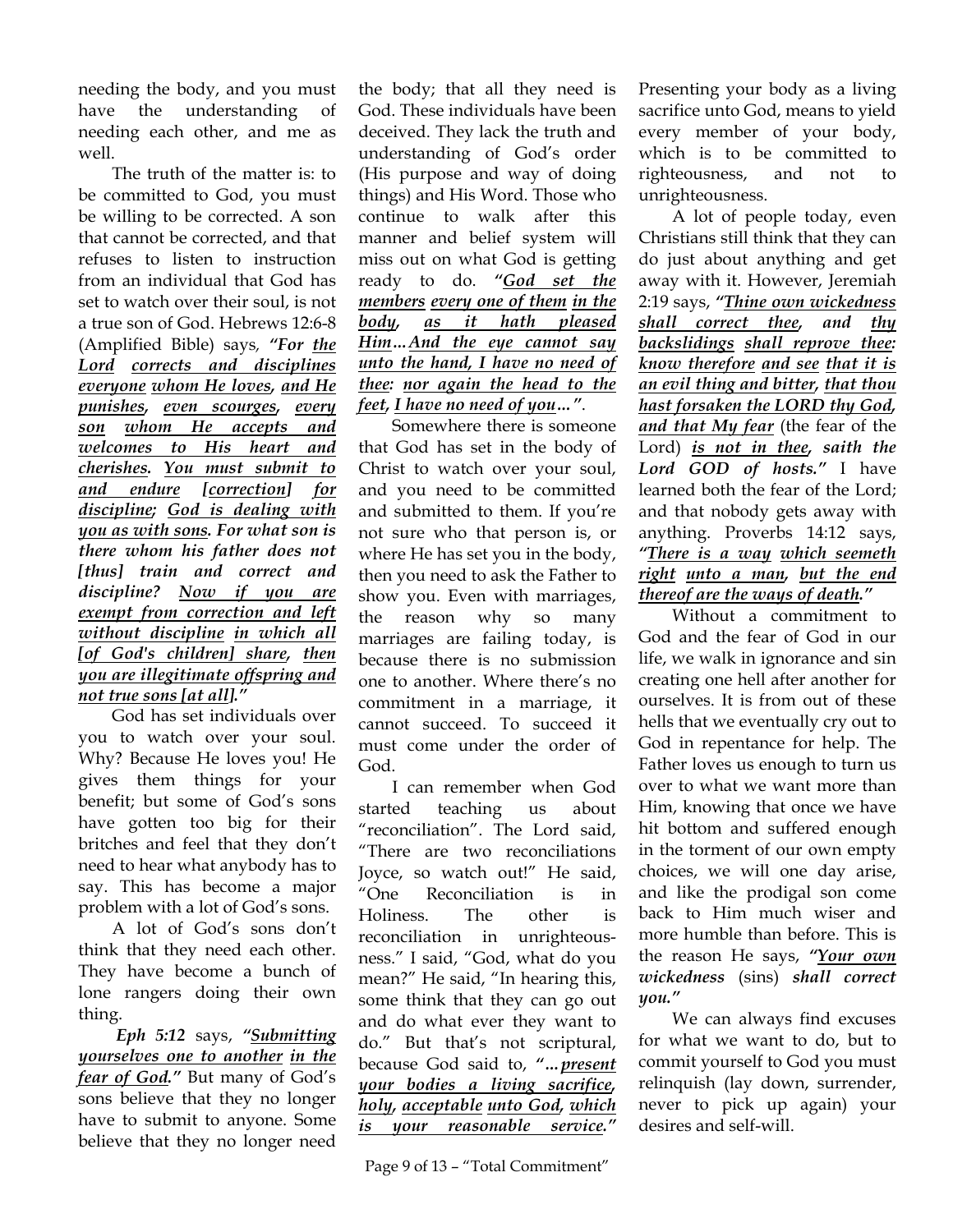You may be asking, "Well why should I do this? For what purpose should I do this?" Do you not realize that you live forever? Do you not realize that if you set your affections on the things above, that you are putting away treasures in heaven, things that are eternal, things that no man can steal from you, things that are incorruptible? Do you not realize that everything that you do in Christ goes back and affects all your generations past, present, and future? That what you do is being deposited in them? What you are doing affects not only you, but your children, grandchildren, and their grandchildren as well.

As you allow God to work through you, all the generations of all nations throughout the earth are being affected. When you commit yourself to God and walk in Righteousness, what you are saying is, "I am depositing Righteousness to go down through the generations, and what I am depositing in them is the Eternal Word."

When you look at the world today, you can see all the killing, hate, and strife. Everywhere you look there is nothing but sex, lust, drugs, killing, and everything else that is wrong in man today. God is saying, **"When are My Sons going to arise and take a stand for the Righteousness that is in Me?"**

Jesus said in *Matthew 5:28* (MKJV), *"That whoever looks on a woman to lust after her has already committed adultery with her in his heart."* I realize that some people have a hard time with lust, but you need to cry out to God more than ever to deliver you from it. Whatever the lust

may be, you need to cry out to God with all your heart to deliver you from those thoughts. Fornication and adultery are nothing but the lust of the flesh. The church needs to hear these things. The body of Christ has got to hear the Truth. Some people don't want to hear the Truth. Some get mad when they hear the Truth. Some people feel like they are being persecuted when they hear the Truth. However, Jesus said in *John 8:31-32, "…If ye continue in My Word, then are ye My disciples indeed; And ye shall know the Truth, and the Truth shall make you free."*

 So why do you want to be committed? Let me tell you. Are you looking for Love? Nobody could ever Love you as much as He does. You are not going to find it in a person. You are not even going to find it in a marriage. There are so many people that think, "Well, if I get married then I'll be happy." But I don't care who you are, you're going to have your ups and downs. People can come around with a smile, saying they're happy, and that their marriage is great; but let me tell you, I know that they've got some ups and downs. How do I know that? Because, a marriage is two different individuals coming together to be one; and that takes years of walking together, and with God it takes time. Jesus learned obedience through the things that He suffered. He also learned total submission and commitment through the things that He suffered.

*Eph 5:21* says, *"Submitting yourselves one to another in the fear of God."* So there is a submitting to one to another that

needs to take place, in the fear of God.

In *1Peter 5:5-6* it says, *"Likewise, ye younger, submit yourselves unto the elder. Yea, all of you be subject one to another, and be clothed with humility: for God resisteth the proud, and giveth grace to the humble. Humble yourselves therefore under the mighty hand of God, that He may exalt you in due time."* In other words, in order to commit to the Lord we must walk in humility, and humble ourselves. Again, it is saying that there is a submission that is to take place one to another.

When the Lord comes, He is looking for those that He can make rulers over everything that He owns. That means that you would rule over all the earth completely, because it says in *Psalms 24:1-5*, *"The earth is the LORD'S, and the fulness thereof; the world, and they that dwell therein. For He hath founded it upon the seas, and established it upon the floods. Who shall ascend into the hill of the LORD? or who shall stand in His Holy Place? He that hath clean hands, and a pure heart; who hath not lifted up his soul unto vanity, nor sworn deceitfully. He shall receive the blessing from the LORD, and Righteousness from the God of his salvation."*

It also says in *Luke 14:26-27*  that, *"If any man come to Me, and hate not his father, and mother, and wife, and children, and brethren, and sisters, yea, and his own life also, he cannot be my disciple. And whosoever doth not bear his cross, and come after me, cannot be my disciple*.*"* These were the qualifications that Jesus Himself gave to the disciples at that time. In verse *28*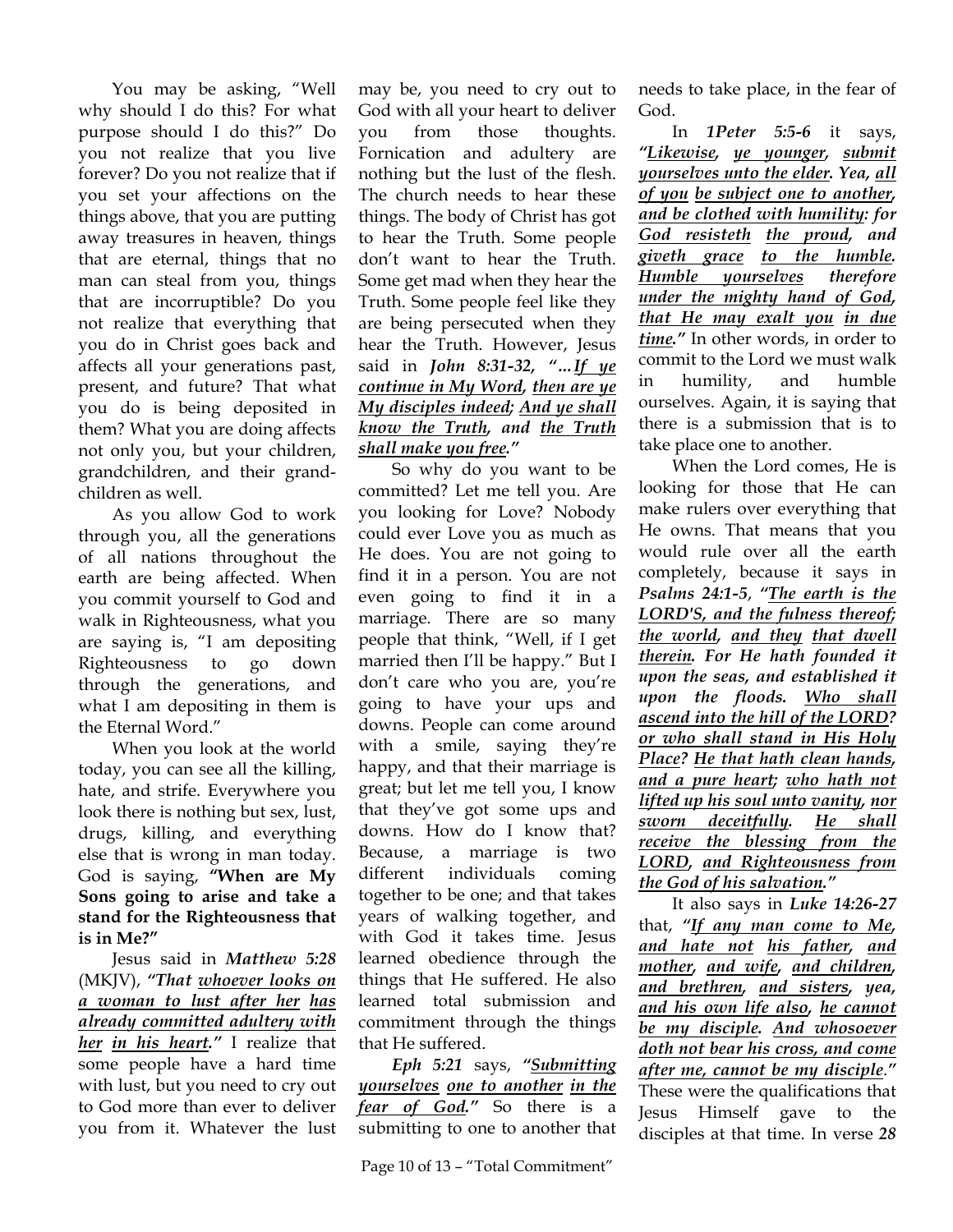it goes on to say, *"For which of you, intending to build a tower, sitteth not down first, and counteth the cost, whether he have sufficient to finish it?"* When you start the course with God and begin to commit yourself to Him, He begins to test you in areas of your life to see who you really love the most, i.e., whether you love your father, your mother, your husband or wife, or children more than Him? *"For where your treasure is, there will your heart be also."* (*Matthew 6:21*). Now God is not saying that you are to literally hate your family (because God is Love), but He is saying is that no one and no thing can come before Him in your life.

 To give you an example of how God will deal with an individual for a certain length of time: there was a sister here that was called to the Glory of the Lord, and God wanted to try and prove where her heart was. However, she continually put her family first/above the Lord. All she talked about was her family. You see, you can tell where people's hearts are just by listening to their conversation. *Matthew 12:34* says, *"…for out of the abundance* (treasure) *of the heart* (what is most important to them) *the mouth speaketh."* You can tell what they love the most, because that's what they'll be talking about. The Lord dealt with this individual for ten years, and then one night He gave me a dream. In the dream I was in a basement, and as I looked into the basement I saw this woman there with her family. I then heard her tell me, "Get out! Get out of my life!" Then I woke up and said, "My God, what was all

that about?" Then the Lord said, "I have dealt with this person for ten years, and they don't want Me Joyce. She loves her family more than Me because she is insecure. Therefore I am going to turn her over to what she wants." Now her parents and family lives with her; and after all those years of hearing all these Truths, she is now gone back to a religious organization.

Who do you love the most? Do you love the Father more than your children? God has given us our children, and we have been given a great responsibility to care for them, but God must be FIRST in your life! I know you can do it, because I did it. Then after the Lord raised them up to where they could go out on their own.

 It doesn't matter what the cost is, we are committed to going all the way with God. We have had ministries come here over the years, and many have laughed at us because we have done prison ministry, nursing home ministry, radio, tape and newsletter ministries, and many other things. Many thought this ministry would come to naught, but this ministry has been going for thirty years now. When something is of God and He is in it, nothing and nobody can stop it. He just needs an individual that's committed. He needs an individual that no matter what's going on in their life, they'll still be committed. I thank God that by His Grace He has brought us as far as He has in this ministry. He has said that, "More lives than you can comprehend have been touched by Him in this ministry." *Romans 8:31* says, *"What shall we then say to these things? If* 

 God wants us to Love one another, as He has Loved us; and He wants us to be a part of what is about to take place. He doesn't want us to stand back and say, "I missed it because I held onto something. I missed it because I wasn't willing, because of fear." Fear is the worst enemy you can have. Fear is torment. I hear people say that they love God; but let me tell you, actions speak louder than words. Please hear what I am saying, because it's not how you started out in God, but how you end up that's important. I see a lot of people take detours in life. I see a lot of people start out on the right track, but then they get off on the broad way that leads to destruction. Even though sometimes He brings certain things along that we don't want or like, God wants us to continue to walk on the path of Life.

 Some of the things I'm going through right now are the hardest I've been through my whole walk with God. But guess what? God is in it! And guess what? We have the Victory! And guess what? We will get through it! And guess what? I'm not giving up! He doesn't want you to give up either! He wants us to stand, and having done all stand, and not be moved!

I want to share something that another individual brought out recently, and I thought it was very good. "Commitment is being Faithful to the very end. Jesus was committed to the very end. To the point that at the very end on the cross, in *Luke 23:46*, *"Jesus said, Father, into Your hands I commit My Spirit. And when He had said this, He*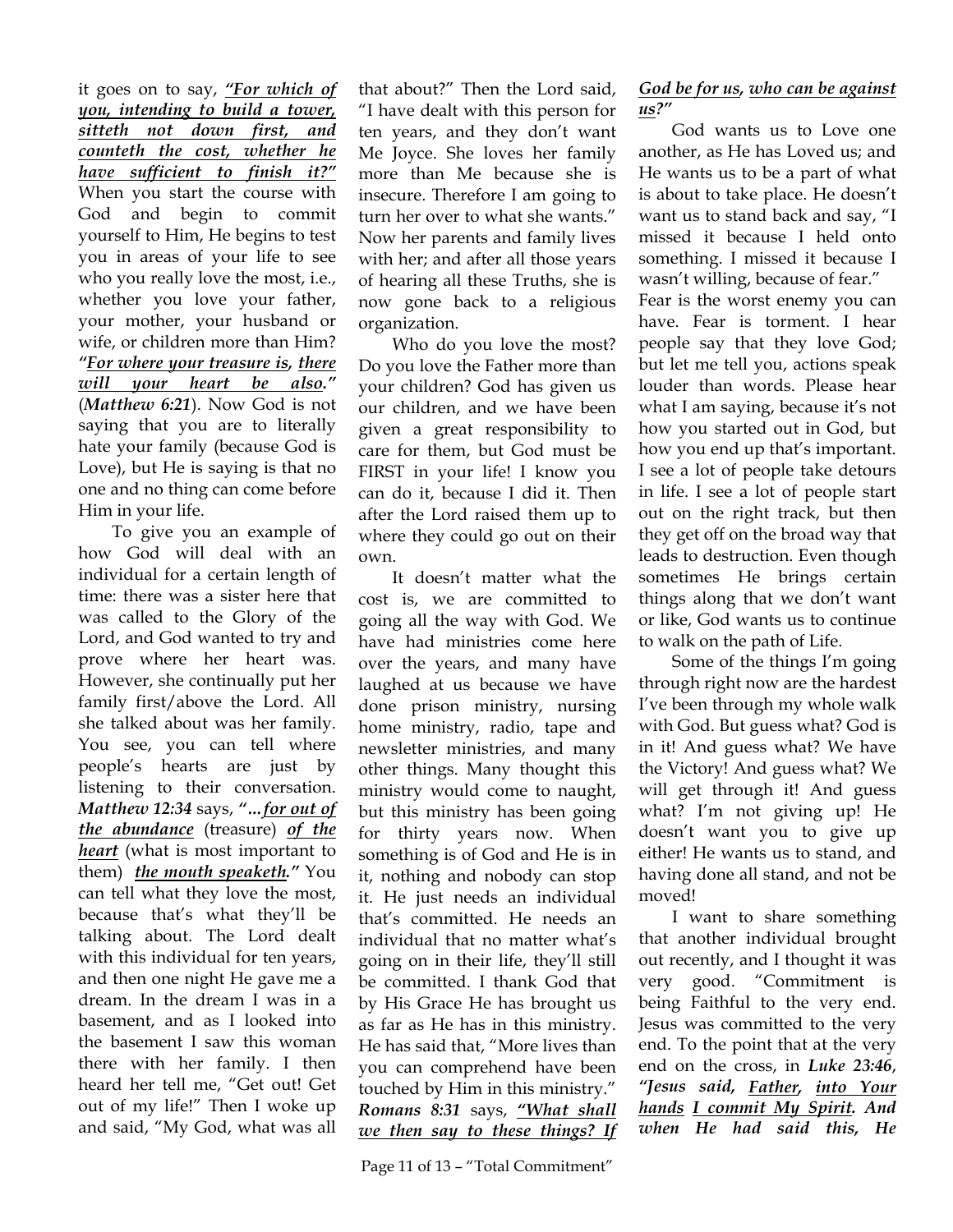*breathed out the Spirit."* That was commitment. Jesus even committed His Spirit to the Father. He even committed Himself to the cross, because He knew that the cross, death, and the grave didn't have any hold on Him."

Those that crucified Jesus thought that when He was wrapped up in that linen burial cloth that He wasn't doing anything. But I've got news for you, He was already back in time ministering to the generations. That is the reason it says in *Matthew 27:52-53* that, *"…the graves were opened; and many bodies of the saints which slept arose, And came out of the graves after His resurrection, and went into the holy city, and appeared unto many."* Reconciliation started then - it isn't anything new! Those that crucified Jesus thought that He was in that grave all entwined in linen. That He couldn't move His arms. He couldn't move His legs. He couldn't move anything. They must have thought, "We've got Him now! He can't do anything." But Jesus wasn't inside that linen. He wasn't that body of flesh, just as you've got to understand that you are not the body flesh you walk around in. Your body is just a vehicle for carrying God. You are His vehicle. He lives in you. It is no wonder that He hears everything you say, and knows everything that you think.

Jesus was never in that linen. He was already preaching to those that had died more two thousand years before, back in the days of Noah and the flood. *1Peter 3:19-20* says that, *"…He went and preached unto the spirits in prison; Which sometime* 

*were disobedient, when once the longsuffering of God waited in the days of Noah, while the ark was a preparing, wherein few, that is, eight souls were saved by water."* Jesus knew that for thousands of years these people had been waiting in the prison of their own minds, tormented with the very thoughts they had when they left their bodies. His body was wrapped in linen and put in the tomb, but He wasn't there. He went immediately to preach to those people set them free. It says in Ephesians 4:8 that He lead captivity captive.

Page 12 of 13 – "Total Commitment" In Matthew chapter 25 it says that when Jesus comes, He is going to separate the sheep from the goats. I don't know about you, but I don't want to be a goat. Do you know where the goats are going? The goats are the disobedient ones. They disobeyed God. The goats are the ones that wouldn't allow God to use their bodies. The goats are the ones who rebelled. The goats are the ones that wouldn't allow God to express His Kingdom through them. He's going to say to them, *"For I was an hungred, and ye gave Me no meat: I was thirsty, and ye gave Me no drink: I was a stranger, and ye took Me not in: naked, and ye clothed Me not: sick, and in prison, and ye visited Me not. Then shall they also answer Him, saying, Lord, when saw we Thee an hungred, or athirst, or a stranger, or naked, or sick, or in prison, and did not minister unto Thee? Then shall He answer them, saying, Verily I say unto you, Inasmuch as ye did it not to one of the least of these, ye did it not to Me."* (*Matthew 25:42-44)*. It says in verse 41 that He shall say to the goats, *"…Depart from Me, ye cursed,* 

*into everlasting fire, prepared for the devil and his angels."*

In *Genesis 2:16-17*, *"…the LORD God commanded the man, saying, of every tree of the garden thou mayest freely eat..."* (That included the Tree of Life that He put in the midst of the Garden), *"…But of the tree of the knowledge of good and evil, thou shalt not eat of it: for in the day that thou eatest thereof thou shalt surely die."* God put the Tree of Life in the midst of the Garden for us to feed upon, and become. The "Tree of Life" is really one commandment, and that one commandment is found in *Luke 10:27*, *"Thou shalt love the Lord thy God with all thy heart, and with all thy soul, and with all thy strength, and with all thy mind; and thy neighbour as thyself."* Then in the next verse Jesus said, *"Do this, and you shall live."* **This commandment is the Tree of Life**! If you look all through the scriptures, the basic message of what God is saying is, "Love Him! Love your brother! Love your neighbor! Love yourself!" To Love yourself means to Love Christ, because that's who you really are. The Christ in you is your True-self. Who you are is not your soulish desires, it is Christ.

We have ministered on the fact that the Son of man didn't defend Himself with feelings. He defended with the Word of God. He Loved God more, and wanted to please God more than Himself. He Loved and wanted God, and the things of God, more than all the things that were in the world; and more than all the serpent offered Him in the wilderness.